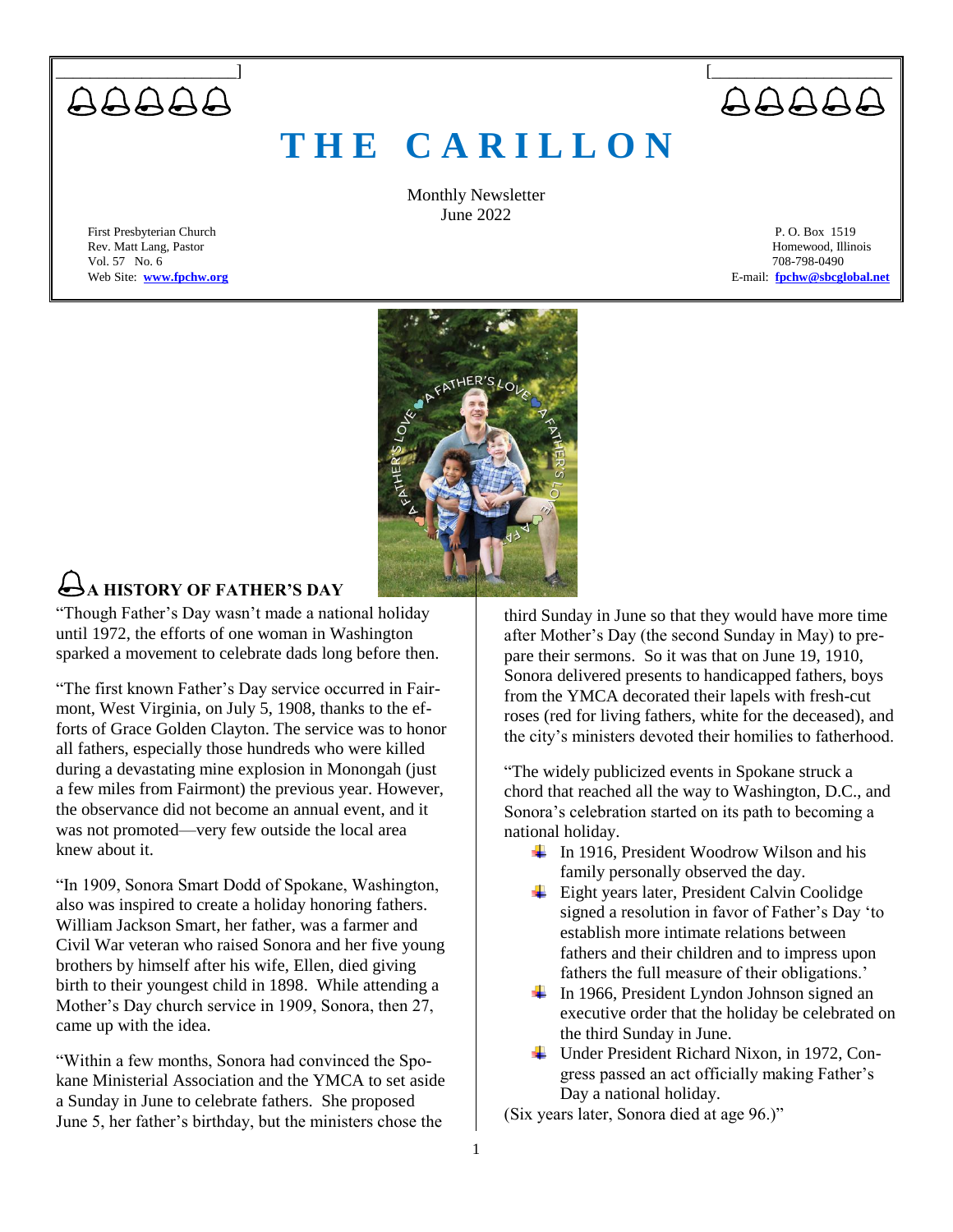[The page 1 article is from *The Old Farmer's Summer Almanac,* 2021]

### *Remembering Dad*

My dad's garden of love flourished with vegetables and fruit trees. He toiled till his hands were red and he had sweat on his brow. He weeded them patiently to guard and protect the plants.

Planting fruit trees and gardening were my dad's hobbies. I remember how happy he was when the cherry trees produced fruits. He eagerly gathered and shared the fruits with the family and friends.

He collected seeds of various kinds and planted them in individual pots. When the seedlings grew, he gave them to his friends for them to propagate and sow.

My dad was generous. Dad had a big heart. He shared the produce of his garden with others. The garden was his expression of love and concern for the environment.

Dad, we love you and thank you for all your sacrifices for your family. You are not with us now, but your love lives in the hearts of your children. Dad, till we meet again in God's garden in heaven, we will cherish your love forever as long as we live.

"Children obey your parents in the Lord, for this is right." Ephesians 6:1

[Written by Lee Hilario for our father on Father's Day in 2009.]

## **COMMUNION SCHEDULE**



June 5 11 a.m. sanctuary  $\&$  live streaming **Pentecost** July 3 11 a.m. sanctuary  $&$ live streaming August 7 11 a.m sanctuary & live streaming September 4 11 a.m. sanctuary  $\&$ live streaming

# **PENTECOST SUNDAY**

June 5 is **Pentecost** this year. Pentecost in Christianity comes 50 days after Easter, that time period being called the season of Eastertide. When the Holy Spirit entered each of the gathered apostles on Pentecost, that time marks the birthday of the church. In the past,



we have encouraged all to wear red as a sign of the flames of the Spirit on the apostles —so wear red all day on June 5, even if still sheltered in place. We remember the birth of the Christian Church and the way that the Holy Spirit empowered the disciples to proclaim Jesus as Messiah! It all started with the disciples gathered in prayer. It makes one wonder just what might happen when we worship, pray, and share Communion together. *Come, Spirit, Come!*

## **SESSION REPORT**

### **Regular Session Meeting; May 16, 2022**

Session business was short, with decisions made on familiar topics.

- $\overline{\text{F}}$  The Pentecost Special Offering will be received on Sunday, June 5, 2022. This is one of four denominational special offerings received during the year. 40% of the Pentecost special offering received is retained by the local congregation (that's us) to be dedicated to the support of local ministries for children, youth, and young adults. Session approved a recommendation from the Stewardship & Finance Team to contribute our 2022 local portion to support the programs offered by the Jones Community Center in Chicago Heights. The remaining 60% portion will be sent to Presbyterian Church (U.S.A.) for Young Adult Volunteers (25%) [Pastor Matt was a participant in this program in his youth], Ministries with Youth (25%), and children at-risk for education and safe havens (10%).
- $\div$  The Member Care Team recommended the reinstatement of Heavenly Perks in some format in Westminster Hall following the worship services. Initially, drinks will be in small water bottles and any snacks will be prepackaged. The kitchen will not be open for food preparation. Session voted to approve the return of Heavenly Perks on Sunday, May 22, 2022.
- $\frac{1}{\sqrt{2}}$  Since returning to worship in the sanctuary in July 2021, the weekly worship bulletins have been supplemented with large-print copies of the hymns. Session decided to discontinue this use of copy paper and toner and return to the use of the pew hymnals. The risk of virus contamination on books not touched in seven-day intervals is negligible.

On Saturday, April 30, 2022, Rev. Lang officiated the memorial service (long delayed from the terrible weather in January 2022) for Active Member Violet Patricia (Pat) Steiner in the sanctuary.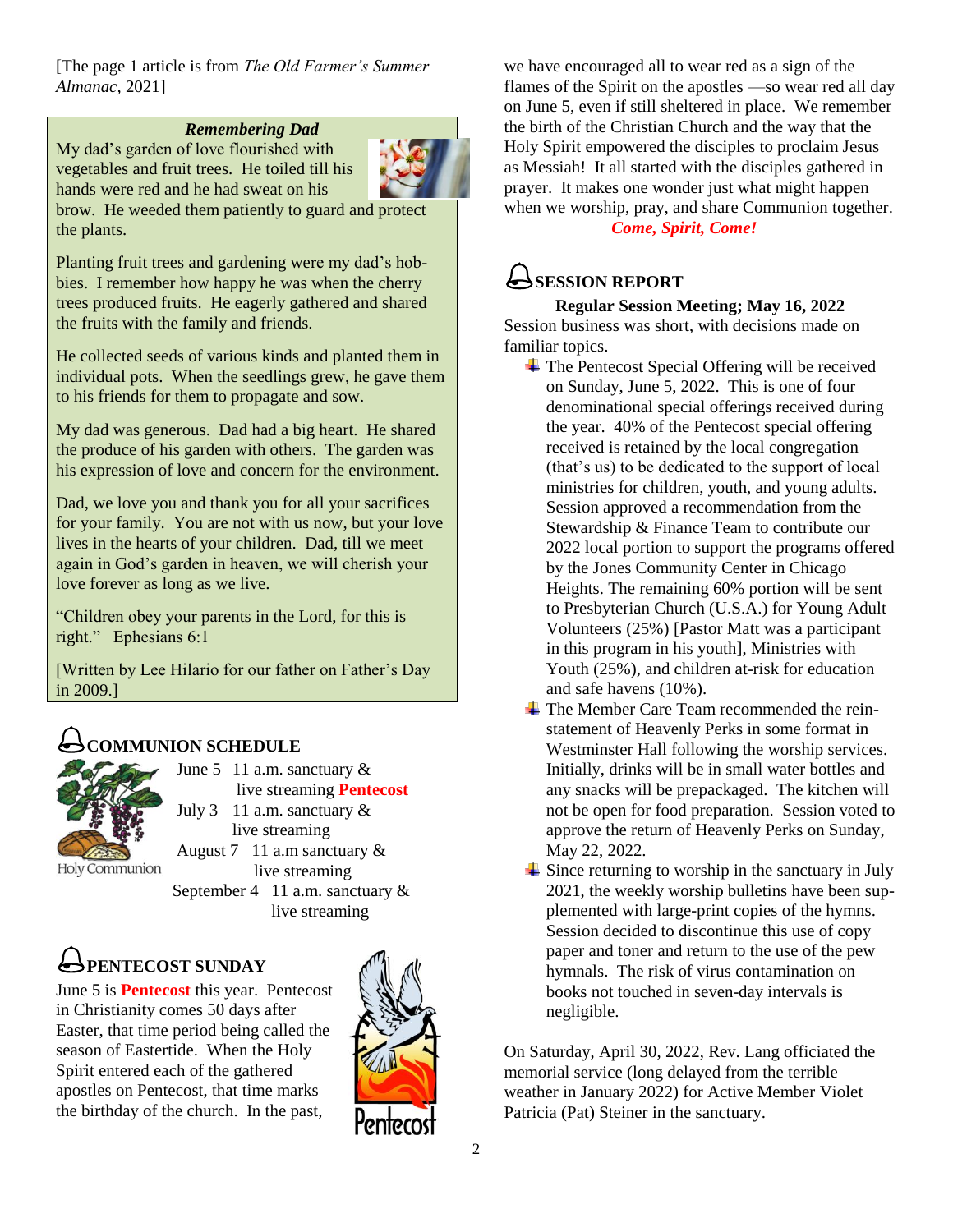Rev. Lang reported he is still in the process of meeting members and building relationships. Part of that process is exploring the south suburban area that surrounds the church. He plans to have regular in-office hours on Wednesdays from 11:00 a.m. to 2:00 p.m. He schedules different in-office hours for Calvary United Protestant Church in Park Forest.

Notification was received of the marriage of Kaci Ruklic, daughter of Active Members Jay and Debra Ruklic, and Matt Muta in Valparaiso, IN, on Saturday, May 14, 2022.

The Stewardship & Finance Team reported the intention of Church Treasurer Linda Daanen, who has been with us for five years, to resign and relocate to the state of Washington. She is building an addition to the home presently occupied by her son and daughter-in-law. Any person interested in applying for the position of Church Treasurer should contact Kathie Darman (chair of Personnel & Administration) or Sylvia Tufts (chair of Stewardship & Finance).

The Member Care Team is proposing the creation of a new Visitor Packet. These packets will be handed to visitors as part of their welcome to the church and worship. A greeting from Rev. Lang will be included.

Respectfully submitted, Edward C. Wahl, Clerk of Session



## **FROM THE PASTOR -** *VANITATUM*

One of my favorite films is *No Country for Old Men*. It's the rare bird of a film that is better than the book. Toward the end of the film, the sheriff, Ed Tom Bell, goes to visit Ellis, a relative, a former sheriff wheelchair bound by a bullet. Ed Tom tells Ellis he's quitting because, among other reasons, he doesn't understand the world in which he's living. Nothing makes sense, every thing seems bad, and the world is getting (always getting) worse.

The older man in the wheelchair is not sympathetic. *What you got ain't new. This country's hard on people,*  he says. *You can't stop what's comin'. It ain't all waitin' on you. That's vanity.*

The entire film is worth watching simply for the pure perfection of the scene. The acting, the pacing, the setting, the lighting, the other aspects of cinema that I don't know to look for but am certain are perfect in this perfect scene.

### (You can watch it here: **<https://www.youtube.com/watch?v=xdOPJKocMWg>**

Vanity is the root of how much suffering? All of the suffering? When I blew out my knee, the physical pain was caused by the disintegration of my ACL. Then Vanity arrived, drunk and stumbling, loud and knocking over lamps, pushing people in the back and demanding to know what the hell they thought they were looking at. Vanity took the physical pain and turned it into something worse.

*It ain't all waitin' on you.* Or me. I'll even take it one further: Nothing at all is waiting on you or me. Everything is going at exactly its own pace and it never stops living and growing and changing. Such is the nature of the sovereignty of God.

Change isn't easy. You have my permission to not like it. I don't always like it. Just between you and me (and, well, God), I don't always like God and how God does things, and I chafe when people tell me to have *gratitude.* I reserve the right to have gratitude for some things and disappointment for others. God, I believe, doesn't need us to be any one way. What I think (I pray) God wants most is for us to keep showing up regardless of how we feel, to say again and again, *Okay, I'll be part of this world.\**

\*Also from the film, though not from the scene in question.

Peace, *Matt Lang*

## **CHICAGO HEIGHTS MEN'S FELLOWSHIP**



Chicago Heights First Presbyterian Men's Fellowship and our men will gather for lunch on Friday, June 17, at 12:30 p.m. at Paulie's Pub, 2736 Chicago Road, South Chicago Heights. All are welcome.

# **TRUSTEE REPORT**

At the May meeting of the Trustees, Buildings/Grounds Committee reported that Johnnie Dorsey sprayed a herbicide on weeds and that Paul Gerrish cleaned behind the shed, reset splash bars, and cleaned tubes at the bottom of downspouts. The two water leaks still have not been stopped, which means a clean up after each rain. One is a roof leak in the balcony, and the other is a gutter leak that sends water through a window into Westminster Hall. There are bees living in the front columns.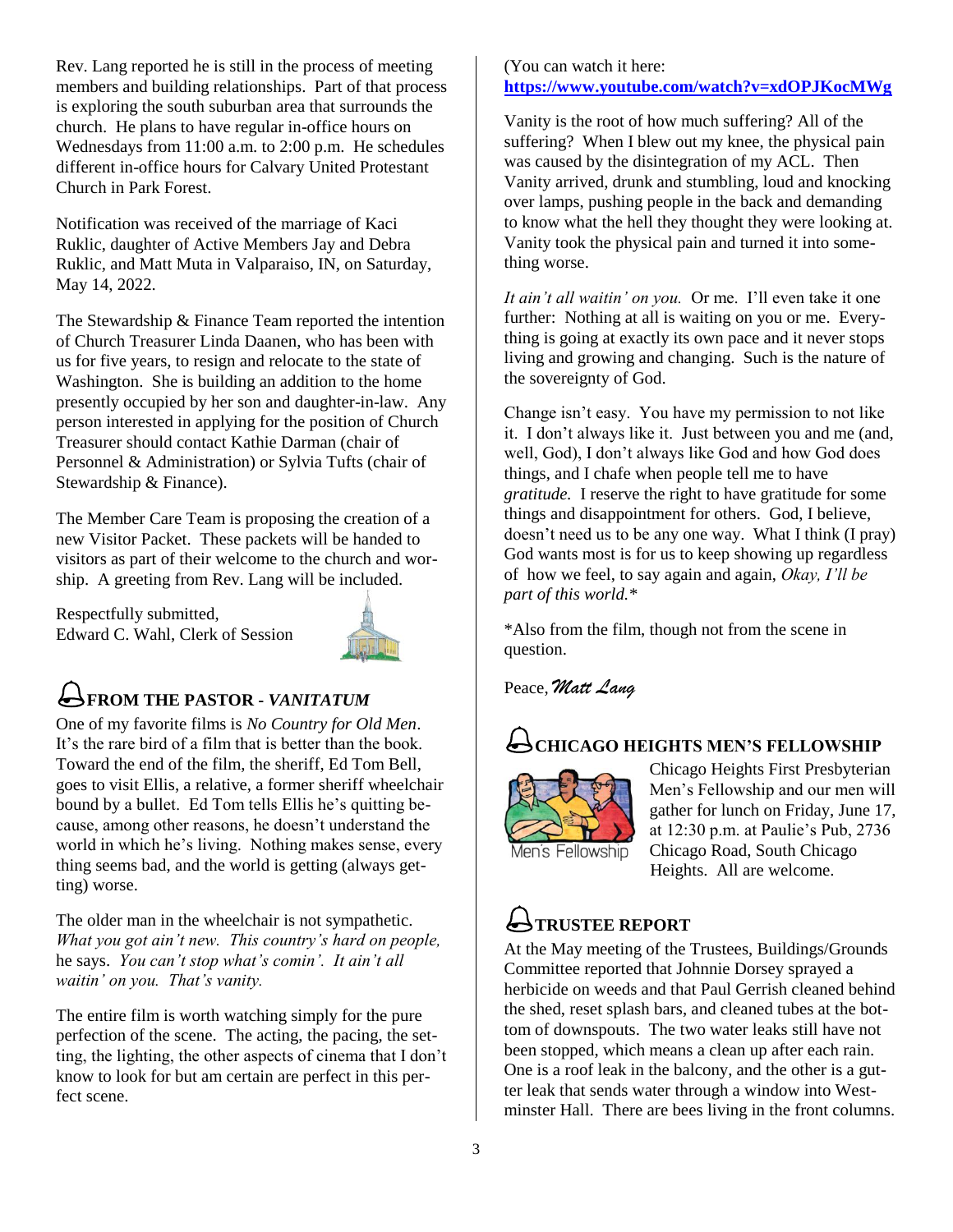From Grounds Beautification, Paul Gerrish pulled out a tree stump at the corner of the cloister and parlor. Yard waste is becoming expensive, but paper bags and a sticker are still cheaper than renting a bin. The piano still needs three wires replaced. The organ still needs more repairs—3 proposals for these have arrived that are extremely expensive. The Trustees are considering one at \$14,000. The Trustees also have to consider what kind of phone to put into the elevator as the analog is now outdated, another expensive change. Janet Wahl

### **TRUSTEES**

**T—OTAL COMMITMENT R—ESPONSIBLE TASK U—RGENT SERVICE S—UFFICIENT STRENGTH T—AKING RESPONSIBILITY E—FFICIENT E—NERGY AND DEDICATION S—ERVICE FOR GOD'S GLORY**

Thank you, Board of Trustees, for your dedication and service even during difficult circumstances and social isolation. Lee and Emmanuel Hilario

## **STEWARDSHIP/FINANCE MINISTRY TEAM**

## Help Wanted! Church Treasurer

Current Church Treasurer Linda Daanen plans to retire and move to the State of Washington. Linda will be happy to meet with interested persons to train on the software programs used—Microsoft Excel, Intuit QuickBooks, and Intuit Payroll. Church bills are paid weekly, church receipts are counted and deposited weekly, checking accounts are reconciled, and weekly and monthly financial reports are prepared for approval by Stewardship & Finance and by Session. Approximately eight hours per week are required. A salary for this part-time employment will be provided.

Interested? Contact Kathie Darman (708-207-2813) [Chair of Personnel & Administration], or Sylvia Tufts (708-799-7606) [Chair of Stewardship & Finance], or Edward Wahl (708-957-3643) [Clerk of Session].

The Audit Team for 2021 financial transactions will be Ron Shropshire, Rod Dunlap, and Norinne Pulec.

The summary of receipts and disbursements for the First Presbyterian Church of Homewood for the month ending April 30, 2022, is in the following chart:

|                                              |          | Through April 2022 Budget |  |  |  |  |  |
|----------------------------------------------|----------|---------------------------|--|--|--|--|--|
| <b>General Fund Income</b>                   |          |                           |  |  |  |  |  |
| <b>Identified Giving</b>                     | \$37,425 |                           |  |  |  |  |  |
| <b>Loose Offering</b>                        | 60       |                           |  |  |  |  |  |
| <b>Initial Offering</b>                      | 431      |                           |  |  |  |  |  |
| <b>Required Min. Dist./Stock Sale</b>        | 1.977    |                           |  |  |  |  |  |
| <b>Community Dinners Donations</b>           | Ο        |                           |  |  |  |  |  |
| Other Income                                 | 350      |                           |  |  |  |  |  |
| Dividends & Capital Gains                    | 581      |                           |  |  |  |  |  |
| Sale of Investment Shares                    |          |                           |  |  |  |  |  |
| <b>Endowment Fund Distributions</b>          |          |                           |  |  |  |  |  |
| <b>Transfer from Designated Fund</b>         | Ο        |                           |  |  |  |  |  |
| <b>Total General Fund Income</b>             | 40.824   |                           |  |  |  |  |  |
|                                              |          |                           |  |  |  |  |  |
| <b>General Fund Expenses</b>                 |          |                           |  |  |  |  |  |
| <b>Missional Ventures</b>                    | \$Ο      |                           |  |  |  |  |  |
| <b>Faith Formation</b>                       | 52       |                           |  |  |  |  |  |
| <b>Facilities</b>                            | 17,317   |                           |  |  |  |  |  |
| Staff                                        | 26,249   |                           |  |  |  |  |  |
| Transition                                   | 2,054    |                           |  |  |  |  |  |
| <b>Administrative Support</b>                | 2,879    |                           |  |  |  |  |  |
| <b>Purchase of Investment Shares</b>         | Ο        |                           |  |  |  |  |  |
| <b>Transfer to Designated Fund</b>           | Ο        |                           |  |  |  |  |  |
| <b>Total General Fund Expenses</b>           | 48,551   |                           |  |  |  |  |  |
| <b>Designated Fund Income</b>                | \$8,507  |                           |  |  |  |  |  |
| <b>Designated Fund Expenses</b>              | 4.746    |                           |  |  |  |  |  |
|                                              |          |                           |  |  |  |  |  |
| Total Active Members—April 30, 2022          | 95       |                           |  |  |  |  |  |
| Summary through April 2022 (4/12 of Budget): |          |                           |  |  |  |  |  |
| Income Over/(Under) 2022 Budget              |          |                           |  |  |  |  |  |
| Expenses Over/(Under) 2022 Budget            |          |                           |  |  |  |  |  |
| 2022 Total Net Income (Loss) to Date         | (7, 728) |                           |  |  |  |  |  |
|                                              |          |                           |  |  |  |  |  |

This financial report is the last you will see before the arrival of the September 2022 issue of *The Carillon* with the financial report through July 31, 2022. Questions may be directed to any member of the Stewardship & Finance Team: Sylvia Tufts (chair), Edward Wahl, Jim Foster, Charlene Hansen, Douglas Bonthron, and Ron Shropshire.

Enjoy your summer months, and please remember to send in your regular church offerings through the inperson worship service or from your home on-line worship experience. Thank you to all who are now choosing to submit your regular offerings through the on-line giving option (as found on the church website).

# **WORSHIP MINISTRY TEAM**



We still have a significant presence on our website for our live-stream worship each Sunday. But we need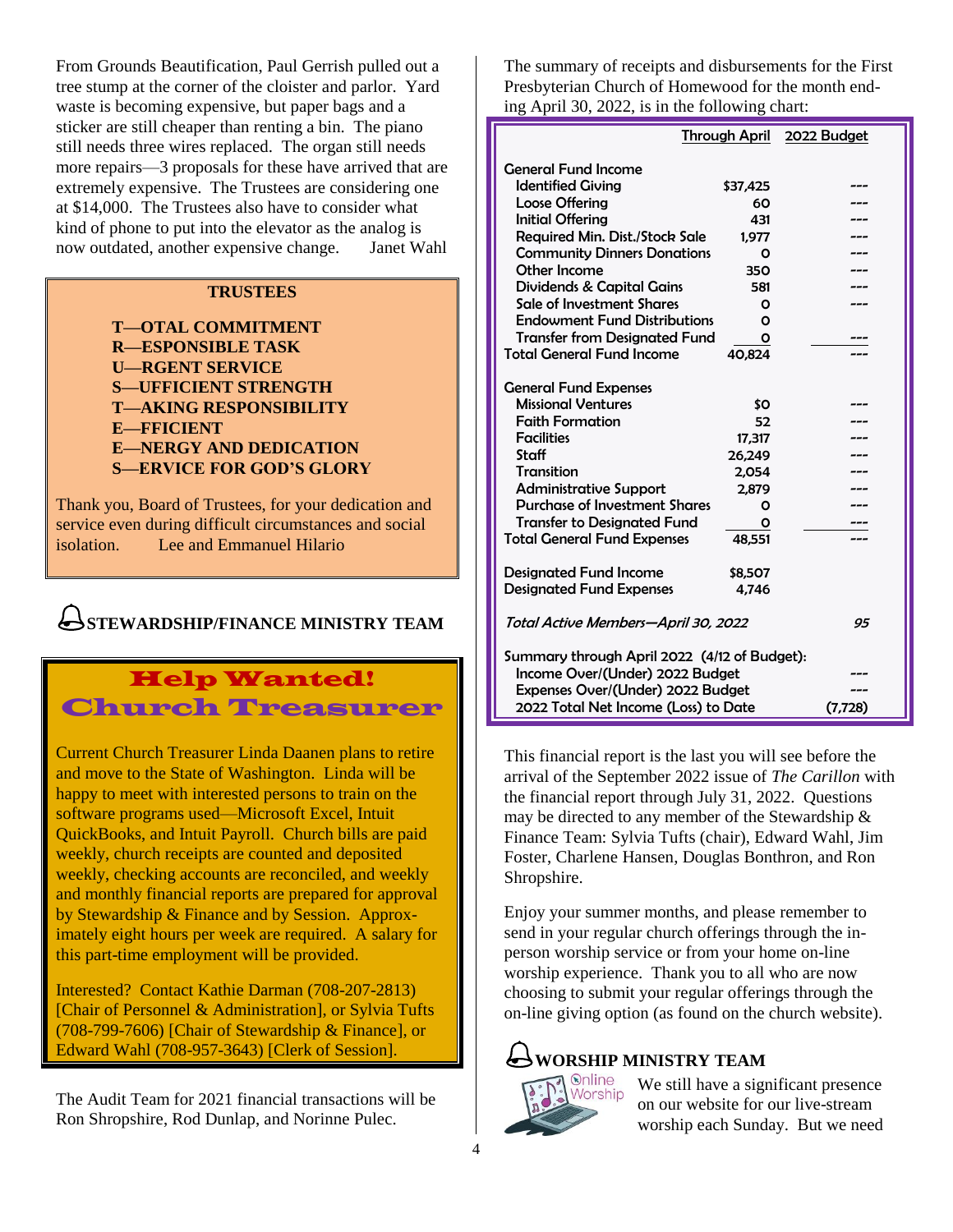help producing it. Phil Dillman does most of the camera work, but we need trained substitutes for him! If Phil is not there, no live-stream service would go out to the internet. Now we also need someone to actually connect us to the internet and create a link for our web page.

*Got 15 minutes on Sundays?* That's what it would take each Sunday morning to make our live-streamed service available to those at home who are waiting to worship with us digitally. We're looking for someone who could commit to do this process at 11 a.m. (central time) each week. The process is as follows: open the Face Book connection, highlight the link, and post it to the church's website so that people can get the link from the website instead of going directly to Face Book, which some people don't want to do. According to Kathie Hazlett, who does this each week right now, it would take less than 15 minutes, and it could be done from anywhere you happen to be. If you are in the sanctuary worshiping with us in person, if you're in your car, if you're out of town no matter where you are! That's one of the beauties, of course, of the internet: it doesn't care where you are!

What matters is that someone can commit to do this each week; though simple, it's required in order for our service to be accessible through our website, where people click to join worship. The process of establishing this link is easy, and Kathie is willing to teach anyone how to do it. We're looking for someone to make this weekly commitment.

Is that someone you? Contact Laurie Ulrich (708-957- 8048) or Nancy Beaudoin (708-334-5023) if this is a commitment you'd be willing to make. It's a vital part of our on-line presence and outreach to the wider Christian community. Laurie Ulrich

# **CONGREGATIONAL LIFE MINISTRY**



Westminster Hall has re-opened for **Heavenly Perks** (kitchen is closed). You are invited to come on down after in-person worship from noon to 1 p.m. *Enter Westminster Hall from the west end by the elevator and depart using the stairway by* 

*the office (east end). Please follow safe distancing guidelines. Tables and chairs are set up.* Help yourself to a bottle of water and pre-packaged snacks. Be cognizant of what you are touching. Keep your hands off your face and do not lick your fingers. We hope you enjoy and look forward to safely seeing and chatting with everyone. **No clean-up**: Please leave everything as it is. The tables and chairs can stay as they are. Someone will remove the water and snacks at 1:30 p.m. Shirley Armistead

# **FAITH FORMATION MINISTRY**

Please continue your personal faith formation with our Zoom classes. First Monday Book Study at 7 p.m. is starting *The Underground Railroad* by Colson Whitehead. Contact Kathleen O'Hanlon for the Zoom link.



Tuesday Bible Study at 10:30 a.m. each week is beginning a study of women in the New Testament titled *Daughters to Disciples*, by Lyn Japinga. Contact Susan Zorns for a book and Laurie Ulrich for the Zoom link.

Tim VanNasdale's Tuesday Apologetics Study at 7 p.m. each week is on "Is the Bible Reliable?" Contact Tim at **[tlvannasdale@gmail.com](mailto:tlvannasdale@gmail.com)** in order to get links to a class promo, a place to purchase an \$8 study guide, and the Tuesday evening class and email notices for previews of each lesson.

There are 10 videos in this series to be watched and discussed together. Approximately two Tuesdays will be used for each video. **June 7** will be the second discussion of video #8.

### **Still to come:**

- $\overline{\phantom{a}}$  8. The Reliability of Luke and Acts
- 9. How Archeology Backs Up the New Testa ment
- $\downarrow$  10. The Trial of Jesus

For July and August, please check the website, the Sunday bulletin (emailed), or the Upcoming Events sent by Debra Campbell (emailed) for dates and topics for these three studies.

# **PRAYER CARDS**

The following members, friends, and staff of First Presbyterian Church of Homewood will receive a card telling them that the church is praying for them. Please pray for those listed each week. Kathie Darman

### **Week of June 5 Week of June 12**

Shannon Miller Samantha Miller Craig Miller Vern Moore Stephanie Miller Ray & Wanda Nielsen Cameron Miller Kirk Nickerson/Priscilla Mereness Nolan Miller Kathie Ogden

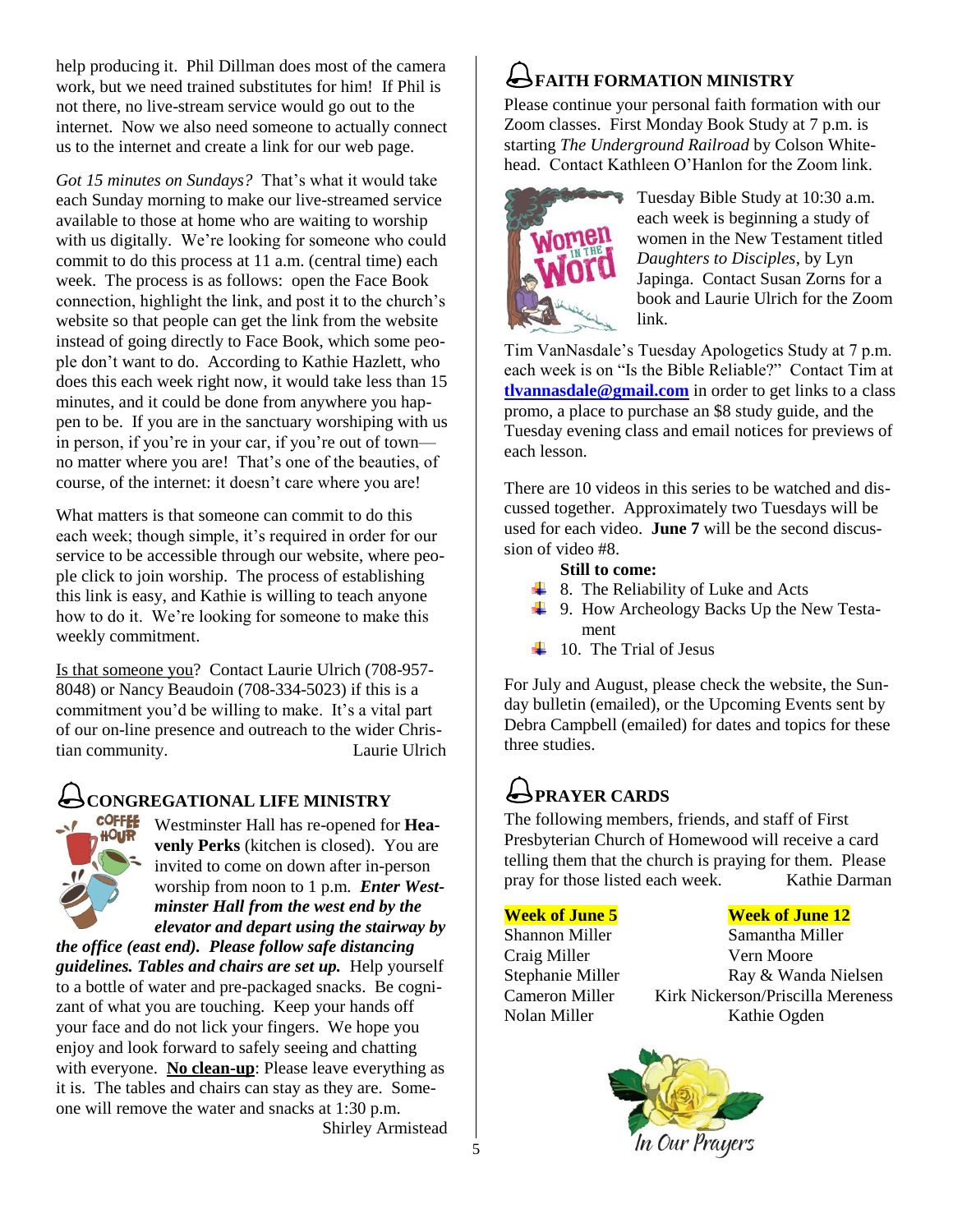Kathleen O'Hanlon Richard/Barb Pizza Betty Owens Norinne Pulec Paul/Elizabeth Palumbo Helen Rachford Marilyn Perdue Janice Rolls Judy Petrovic Emily Rozak

Jay/Debra Ruklic Lois/Brian Toolan Ron/Bev Shropshire Brian/Kelly Tufts June Sluis Paul/Sylvia Tufts Shirley Smiddy Laurie Ulrich Eleanor Steiner Sandy VanHorn

Tim VanNasdale Jay Webster Dean/Linda VanNasdale Leighton Whitaker Ed/Janet Wahl Carolyn Wiley Nolan Way Susan Zorns

Karen Allison Marilyn Austin Joan Alvers RoseMary Baird Joyce Anders Karen Barge-Filippo Earl Anker/Jan Bunker Nancy Beaudoin Dave/Shirley Armistead Bruce/Shirley Boersma

### **Week of August 14 Week of August 21**

Elizabeth Boersma Michael Bonthron Barbara Bielawski James/Natalie Calderone Doug Bonthron/Sally Wolford Debra Campbell Ian Bonthron Mary Cantway Leslie Bonthron Dave/Jean Conover

### **Week of August 28**

Bob/Linda Cook Kathie Darman James Daanen Dee Delaney Linda Daanen

# **HOSPITALIZED**

In the hospital during the past month



were Karen Allison, Laurie Ulrich, Chrisan Shropshire (sister-in-law of Ron), and baby Harper (great-great niece of Melodee Leimnetzer).

# **NURSING HOME / REHAB**

Jean Wenzelman (mother-in-law of organist Mary Ann), Hearts Village of Orland Park; Karen Allison, Prairie Manor, 345 Dixie Highway, Chicago Heights, IL, 60411

### **Week of June 19 Week of June 26**

### **Week of July 3 Week of July 10**

### **Week of July 17 Week of July 24**

Debbie Way Dave/Mary Ann/Jean Wenzelman

### **Week of July 31 Week of August 7**

## **GIFTS AND MEMORIALS**

The following have been recorded in the Memorial Book in the Narthex: Pat Steiner, Barbara Foerch.

# CONGRATULATIONS

Exactly which June Sunday will be *Graduate Sunday* was not available at time of publication.



### *Junior High Graduates*

- Oscar Erickson (grandson of Laurie Ulrich) graduated from Merrill Middle School in Des Moines, IA, and will attend Roosevelt High School / Central High School (half-time in regular high school, half-time in city-wide college-prep academy).
- Christopher Usman (grandson of Ed & Janet Wahl) graduated from T.W. Hunter Middle School, Hender sonville, TN, and will attend Beech High School to be in the marching band with a bass clarinet.

### *High School Graduates*

- Vincent Michael Abbott (grandson of Mary Ann & David Wenzelson) graduated from Minooka (IL) High School and will attend Joliet Junior College for busi ness and finance.
- Audrey Elise Sanders (grandniece of Lee & Emmanuel Hilario) graduated from Mascoutah High School and will attend the University of Illinois, Champaign.
- Joseph Glaser (grandnephew of Lee & Emmanuel Hilario) graduated from Lindberg High School, St. Louis, MO, and will attend St. Louis University,
- Bella Graham (granddaughter of Marilyn Dolci) gradu ated from Evergreen (CO) High School and will attend Chapman University in Orange, CA, for psychology and pre-law.
- William Massey (grandnephew of Janet Wahl) gradu ated from Hume-Fogg Academic Magnet High School, Nashville, TN, and will attend Yale University in 2023 for medical research and the swim team.

### *College Graduates*

Elizabeth Massey (grandniece of Janet Wahl) received a Bachelor of Arts degree in photography from Savanah College of Artistic Design. She will be a free-lance photographer in Savanah, GA.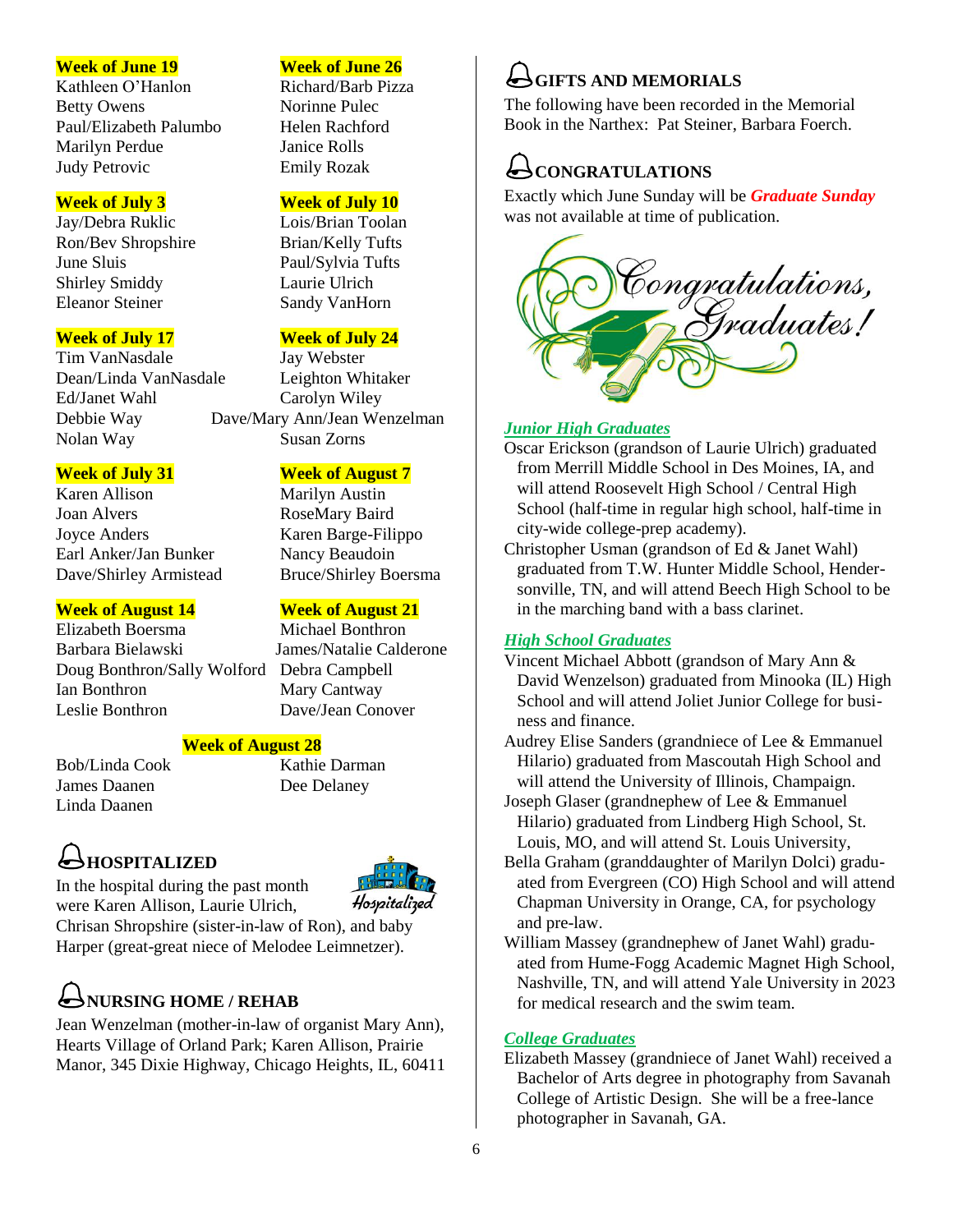# **40TH ANNIVERSARY**

"This summer marks the  $40<sup>th</sup>$  anniversary of the **Homewood Farmers' Market**! Not just one of the longest operating markets in the Chicago area, the Home-



wood market has also grown into a true regional market, drawing customers from throughout the South Suburbs and Northwest Indiana. With over a thousand attendees each week, the market is bustling with activity! The summer market includes over 30 vendors featuring fresh, locally grown produce, baked goods, ready-to-eat specialty foods, and much more! …It's also a community gathering place. Marketgoers can learn about events and services offered by more than 20 community groups. …The Homewood Farmers' Market is a familyoriented entertainment center." Village Key

Saturdays May 28 to October 8 8 a.m. to 1 p.m. (Martin Ave. between Ridge and Chestnut) Wednesdays July 6 to August  $10$  5 p.m. to 9 p.m. (Martin Square between Ridge and Martin)

### **News from the Northwest**

Amazing!! FPC / CUP and HPC all have pastors arriving at almost the same time! It is reassuring to have a shepherd, is it not?

Heritage Presbyterian Church (PCUSA) is a small church—smaller than Homewood—with a small building built about 35 years ago: one level; no pews, loft, nor balcony. Across the street is Glenbard North High School, which has an agreement with Heritage that allows student parking in exchange for parking lot maintenance. A couple of years ago, the Missional Action Committee decided to give "goodie bags" to our student parkers at the close of school the Friday before finals week as a way of saying we care about you. A month ago, two MAC members spent an hour talking with a Glenbard teacher/coach about needs and connections between school and church, and the conversation turned to mental health, the toll that ongoing pandemic stresses are taking on young people. That resulted in a change in the goodie bag.

A team of church members met to fill zip lock bags not with candy but each with a note pad, pen, a fidget ("stress popper") key chain, and a page of "7 Tips for Coping with the Stress of Finals" for preparing mind and body for the coming week of final exams. Also available to the students was a prayer table. (Makes you think of Monday Night Dinners, doesn't it?) Another team was present to distribute about a hundred of those bags when school ended Friday before finals week.

Pastor Sara Snowden began her work with the Heritage flock in May, so she was part of the high school outreach. Sara and husband Chip found a house in Carol Stream, and we are getting to know one another, glad for their presence. She will have lunch soon with the "Windsor Women" (my nickname for the four Heritage members who live at Windsor Park) in our Grill, which is open 7 a.m. to 7 p.m.

Hoping to write again… Love, Karen Maurer

# **SEPTEMBER** *CARILLON*

The deadline for having articles placed in the September *Carillon* is **Saturday, August 20th**. Get all the "back to church" information in on time. Please turn in all materials in writing to the Editor at **[ewahl@sbcglobal.net](mailto:ewahl@sbcglobal.net)**. The Editor thanks the June reporters for their assistance. Remember that some summer news will be on the website **[www.fpchw.org](http://www.fpchw.org/)** and on the church's Facebook page and on the prayer chain. *J C =W=*

# **BIRTHDAY GREETINGS TO:**



| June<br><b>Emmanuel Hilario</b><br>Debra Ruklic                                                            | June<br>Rod Dunlap<br>Nancy Beaudoin                                                                          |
|------------------------------------------------------------------------------------------------------------|---------------------------------------------------------------------------------------------------------------|
|                                                                                                            |                                                                                                               |
| <b>July</b><br>Kathie Darman<br><b>Judy Petrovic</b><br>Lina Jursa<br><b>Joan Alvers</b><br>Ron Shropshire | <b>July</b><br>Dorinda Jensen<br><b>Sylvia Tufts</b><br>Linda Daanen<br>Leslie Bonthron<br><b>Jay Webster</b> |
|                                                                                                            |                                                                                                               |
| <b>August</b><br>Tricia Hentschel                                                                          | <b>August</b><br><b>Ian Bonthron</b>                                                                          |
|                                                                                                            |                                                                                                               |

Judith Blakesley Ian Miller Earl Anker Laura Dillman Margaret Errant Shannon Miller

Marilyn Perdue Natalie Calderone Olivia Hamilton Ramses Godoy

### **May God grant birthday blessings to you all this coming year.**